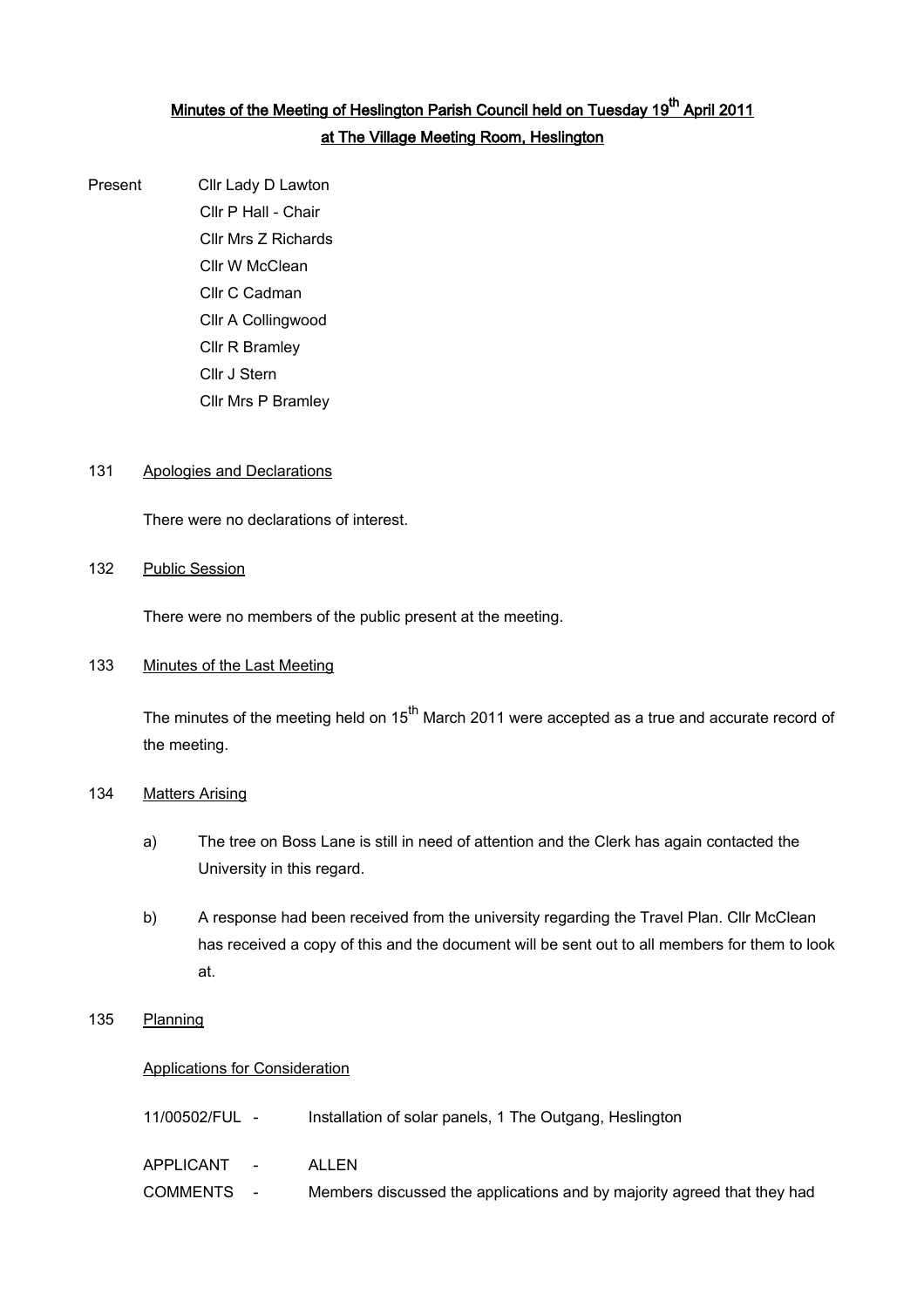no objections.

11/00641/FUL - Conversion of a garage into a habitable room and erection of detached store to rear, Derwent Barn, Langwith Stray, Heslington

| APPLICANT | <b>CLEMENTS</b> |
|-----------|-----------------|
|           |                 |

COMMENTS - No objections

Applications Approved

None.

Applications Withdrawn/Refused

None.

### 136 For Discussion

#### a) Highway Matters

- i) Cllr Hall advised that the pavement opposite Heslington Hall is still in need of repair and the bus shelter has holes in the roof. Whilst CYC are aware of the issues, it was agreed that a letter would be sent reminding them of their Duty of Care and asking that remedial work be undertaken. It was also agreed that a letter would be sent to the University asking them to keep the bus route the same as is on this route and it provides a service to the village and the Local Plan supports this.
- ii) Cllr Cadman asked if the cycle path on Field Lane heading to the Grimston Bar roundabout be inspected by CYC as a number of large potholes have become apparent and the path is only 12 months old.
- iii) Cllr Bramley advised that Deansacre was supposed to be returned to pasture land once the University had undertaken the work required. However, the area has not been reinstated correctly and ballast has been used instead of topsoil, making this look unsightly. It was agreed that a letter would be sent to the University in regards to this matter.

## b) Campus 3

i) Cllr McClean and Cllr Stern advised that they had attended the Forum meeting at which the Travel Plan had been discussed. It was noted that following the survey undertaken, 43% of staff had responded, but very few students had. The survey will allow the University to start to consider changes that they can make to address the issues of concern for the village. It was further noted that there are now plans for a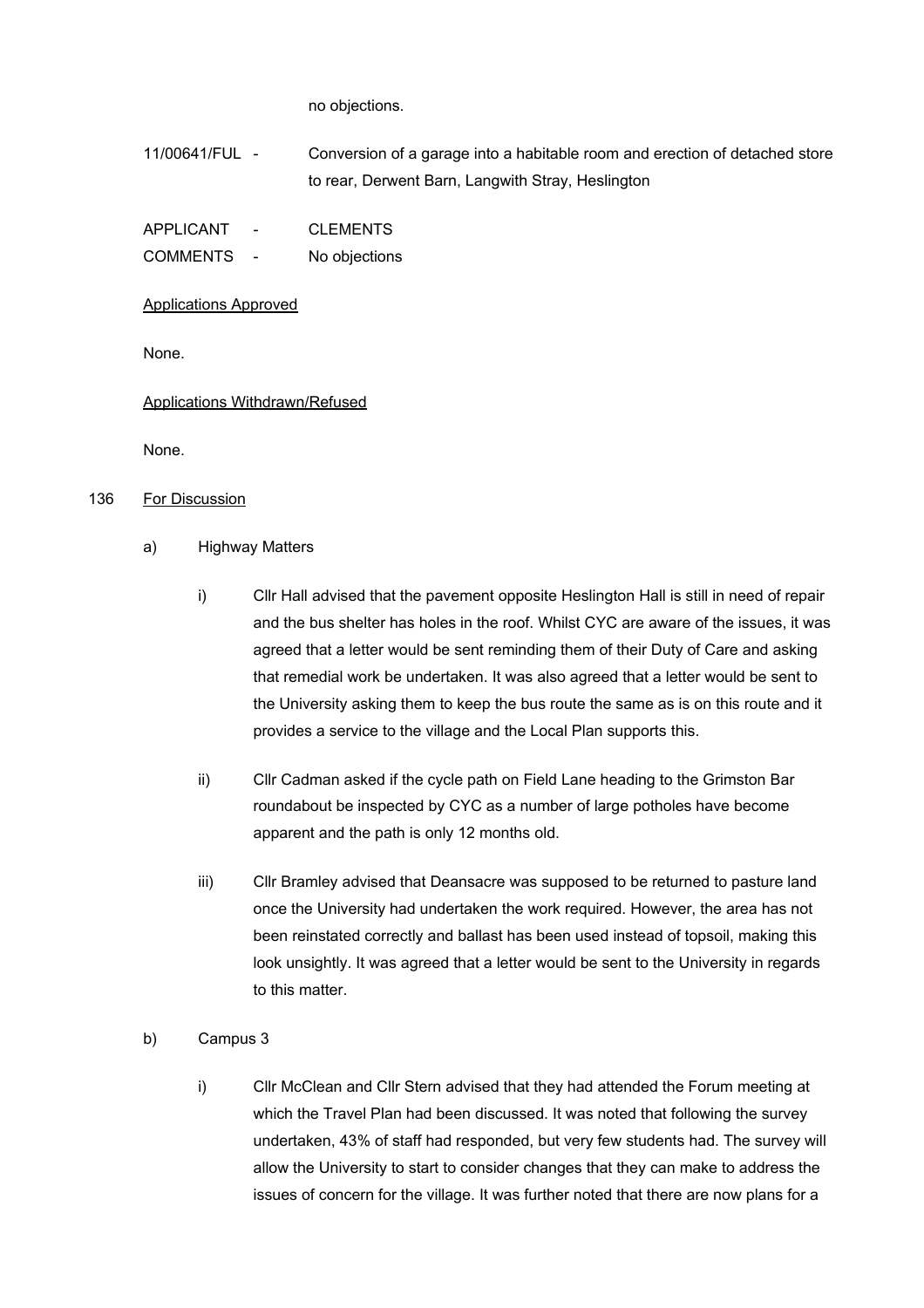cycle path on University Road. It was noted that the Travel Plan states that car parking from the University should not impact on the streets of the surrounding village.

c) Elvington – Cllr Collingwood advised that there has been an increase in the number of light aircraft's for the site.

#### For Information

None

### 137 Finance

The following accounts for signing:-

- a) J Bradley salary £244.89 BC
- b) YLCA Membership £378.00
- c) J Bradley office expenses £200.00
- d) Aon Insurance £1111.99

## 138 Income

None.

139 Police Report

No report.

#### 140 Representatives Reports

None.

## 141 Clerks Report

The Clerk advised on the following matters:-

- a) HMRC Advice is being obtained on using a Payroll company to deal with this matter on behalf of the Parish Council.
- b) Accounts Members agreed to appoint Mrs Dumbell as the Internal Auditor for the financial year.
- c) Elections The Clerk advised that there will not be an election as the number of seats was uncontested. At the May meeting on commencement of the Councils term of office, there will be two vacancies. Members will discuss how to fill these vacancies at that the May meeting.